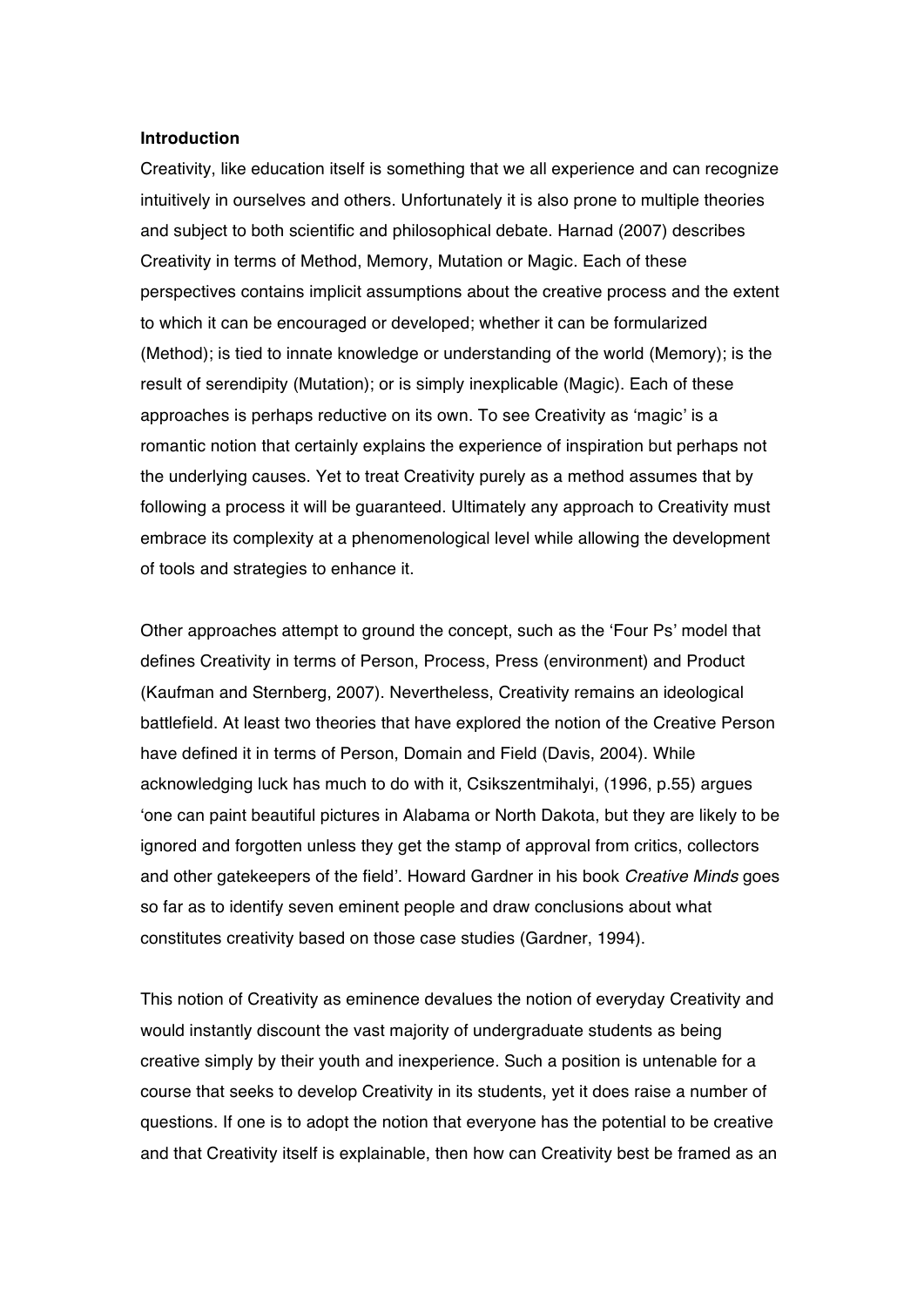academic discipline and how can the potential for Creativity be realized within undergraduate students?

# **Teaching Creativity**

One obvious approach to teaching Creativity would be to address it through the application of creative strategies. These can include approaches such as analogical thinking (Davis, 2004) or Jung's Active Imagination for generating ideas (Jung and Chodorow, 1997). For group Creativity, De Bono's six thinking hats ensure a range of perspectives are brought to an issue (De Bono, 2008). There are also analytical and visual tools such as mind mapping, and brainstorming. The question remains, though, around exactly what is being learnt through such strategy instruction. Are they learning to apply tools or genuinely learning to be creative? The issue is compounded by research that has shown that Creativity in one domain does not necessarily lead to Creativity in others (Sawyer, 2011).

One common response to such a conundrum is that while one cannot directly teach Creativity, one can teach *for* Creativity (Kaufman and Sternberg, 2007). Thus, Creativity is like many other fields of study that can be addressed through a range of related skills and attributes. These may involve the acquisition of specific skills and knowledge such as creative strategies as well as broader generic skills such as critical thinking and information literacy. Clements and Nastasi (1999) foreground the role not of knowledge itself but knowledge acquisition strategies. Such strategies 'relate newly acquired information to information acquired in the past. Knowledgeacquisition components are fundamental sources of learning, insight, and creativity.' (Clements and Nastasi, 1999)

This broad perspective on the prerequisite skills for Creativity has also been emphasized by academics such as Brenda Gourley, former Vice Chancellor of the Open University UK. Gourley argued for the following skills to be developed to enhance learners' Creativity:

- Information management;
- Self organisation;
- Interdisciplinary knowledge;
- Personal and interpersonal skills;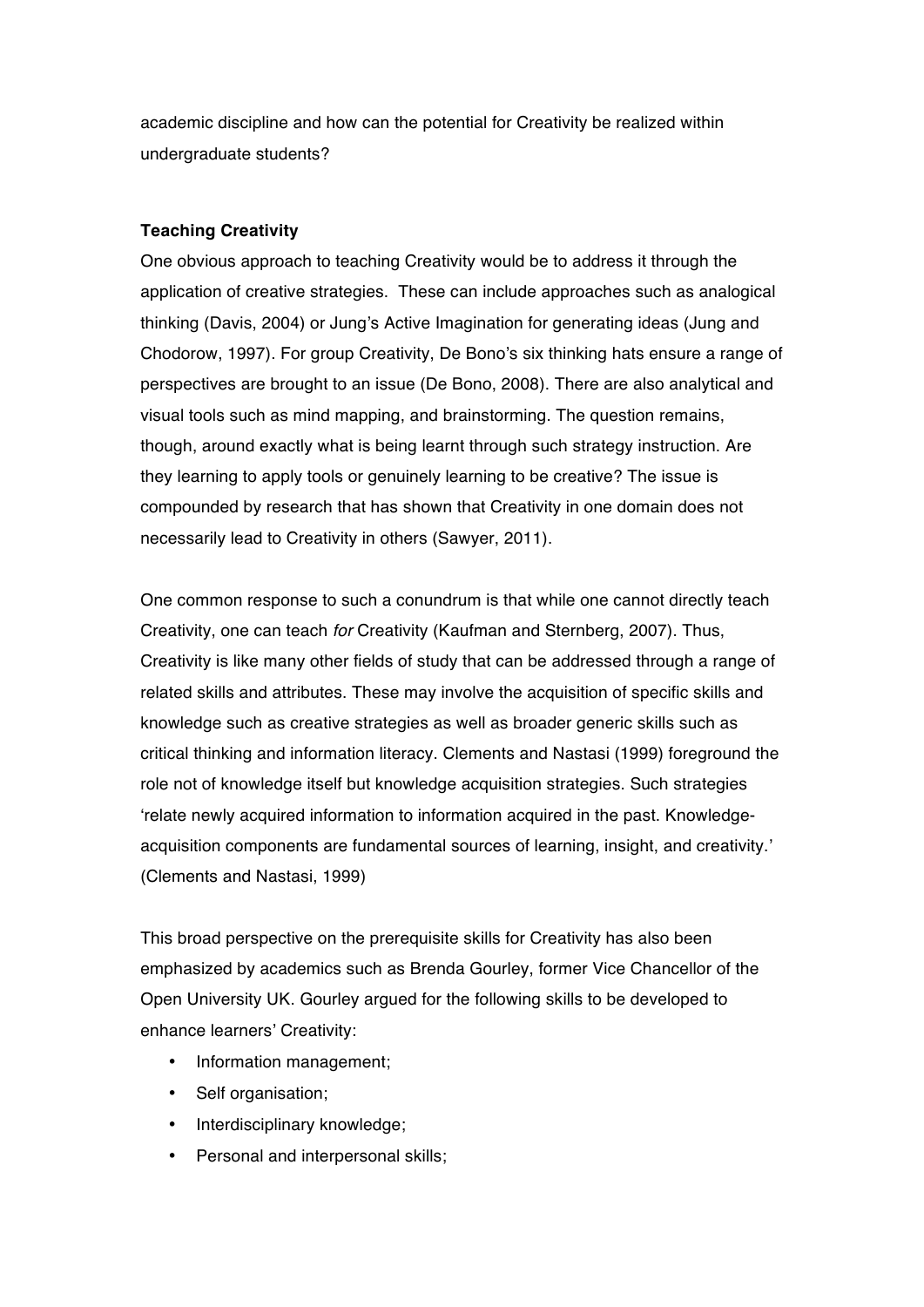- Reflection and self-evaluation skills; and
- Ability to manage risk (Gourley, 2003)

One can see therefore, that the teaching of Creativity must go far beyond the provision of skills to a broader notion of self and personal attributes.

## **Creativity As Metacognitive Activity**

It is the contention of this paper that Creativity is primarily a metacognitive process. One criticism of studies that argue for the domain specificity of Creativity is that many of these studies focus on the products of it as judged by domain experts, (Vissers and Danbaar, 2007) thus reinforcing the paradigm of Creativity as an expertly validated concept rather than the more embracing concepts of everyday Creativity that are so important to creative development across a range of disciplines. A metacognitive view of Creativity allows for this through its focus on generalized skills that cross domains.

For example, much of the research into Creativity focuses on the link between Creativity, commitment, intrinsic motivation and a sense of wellbeing. As such, there are underpinning processes that impact on the affective rather than purely the cognitive domain. Corno (1986), argues that metacognition is the dominant controlling process of all of this; that 'affect is the subjective perception of emotional states; thus associated attempts to control negative affect fall within the domain of metacognitive control' (p.334).

What is central to metacognition is the notion of a state of self-awareness that is not inert but interacts with the subordinate domain. It is not necessarily an inherent and immutable state. Indeed, rather than being developmentally fixed, the acquisition of metacognition may be subject to instructional intervention (Boekaerts, 1992).

Nelson and Narens' simple but resonant model of Metacognition (Figure 1) depicts the concept as an information flow of control and monitoring between meta and object levels. Within Creativity one can see it as a process of enacting and monitoring, with the meta level existing as the creative self, and the object level consisting of various strategies and tools that are applied to creative production.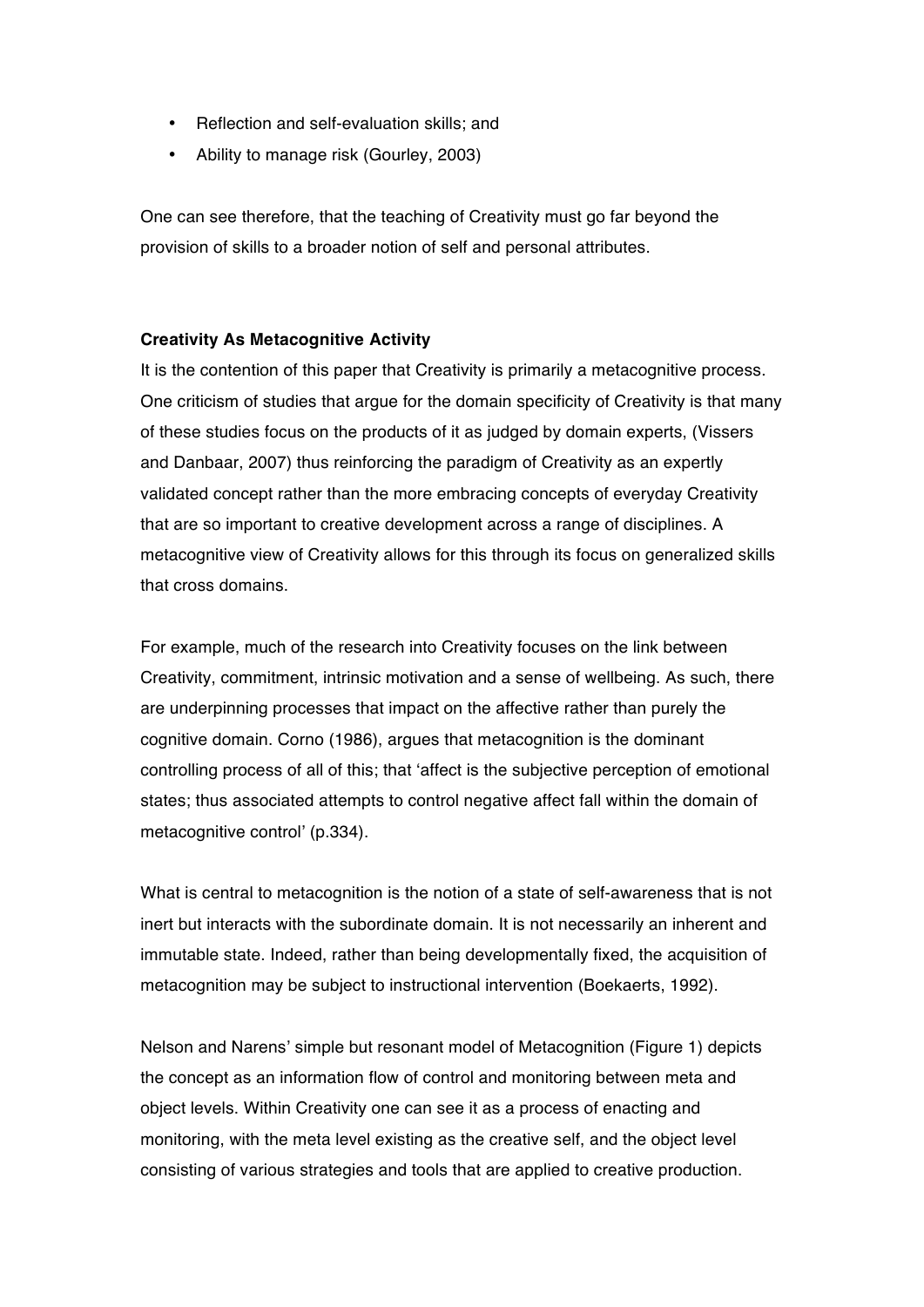

Figure 1: Metacognition (Nelson & Narens, 1994)

The key to developing Creativity therefore would appear to be at this intersection between states and strategies, where Creativity is enacted but also monitored. This monitoring is the key to metacognitive development. A number of general tenets are claimed within the literature for what characterizes effective environments for metacognition. Blakey and Spence (1990) cite Dirkes' synthesis of much of the literature on metacognition into the following features:

- Connecting new information to former knowledge;
- Selecting thinking strategies deliberately; and
- Planning, monitoring, and evaluating thinking processes. (Dirkes, 1985).

Each of these has something to contribute to any approach to developing Creativity; the first two focusing on the knowledge and skills used for it, with the last defining the iterative, reflective processes that formalize them.

From this, a metacognitive model for developing Creativity can be proposed. This model, shown in Figure 2, synthesizes the knowledge and skills associated with Creativity along with the learning supports required to promote the planning, monitoring, and evaluation of thinking inherent in the reflective process of metacognitive development.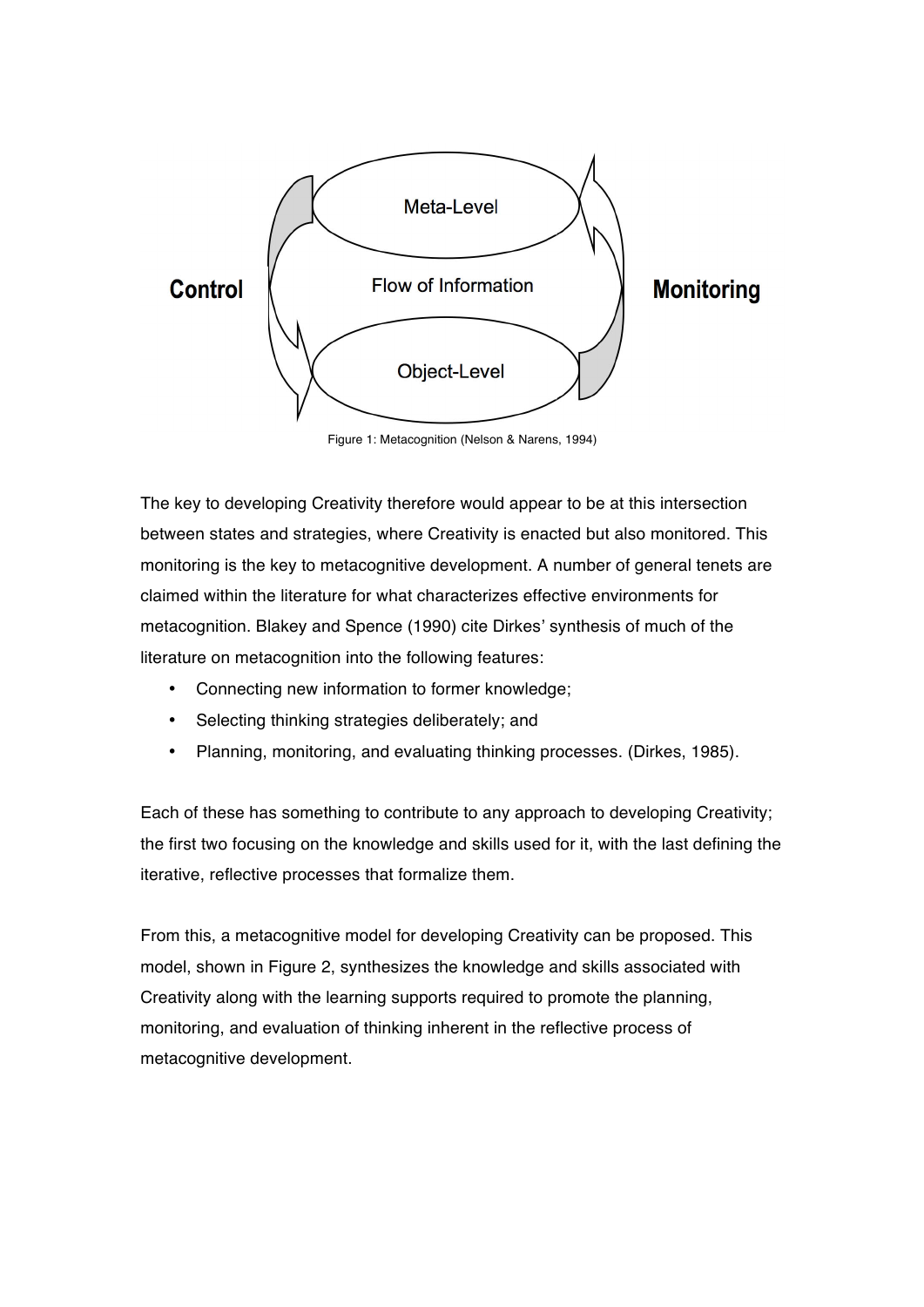

The key to applying this model is to understand that the reflection inherent in metacognitive development cannot occur in a vacuum. Students need to be provided with a range of creative strategies as well as diverse perspectives on what makes for Creativity. Similarly, the application of Creativity is nearly always framed within a domain or discipline. Much has been made of the role of both divergent and convergent thinking to Creativity (Vissers and Danbaar, 2007). Inevitably, creative strategies can be applied to promote the divergent thinking required for the generation of original ideas. However, originality is only one measure of Creativity. Hennessey (2010) argues the need for creative solutions that have value, reflecting the outcomes of divergent and convergent thinking respectively. The latter is inherently tied to a domain. Put simply, of a chair must function as a chair. Creative knowledge and skills therefore enhance the opportunities for creative products, whereas domain knowledge and skills constrain these opportunities and channel them into useful applications.

For metacognitive development, learning support also needs to be provided. These supports can assist with the reflective process and provide feedback for making plans, monitoring performance as they are undertaking them, and evaluating the outcomes. It is a cyclical and iterative process, with those supports acting as prompts and mediators while creative ideas are developed and refined.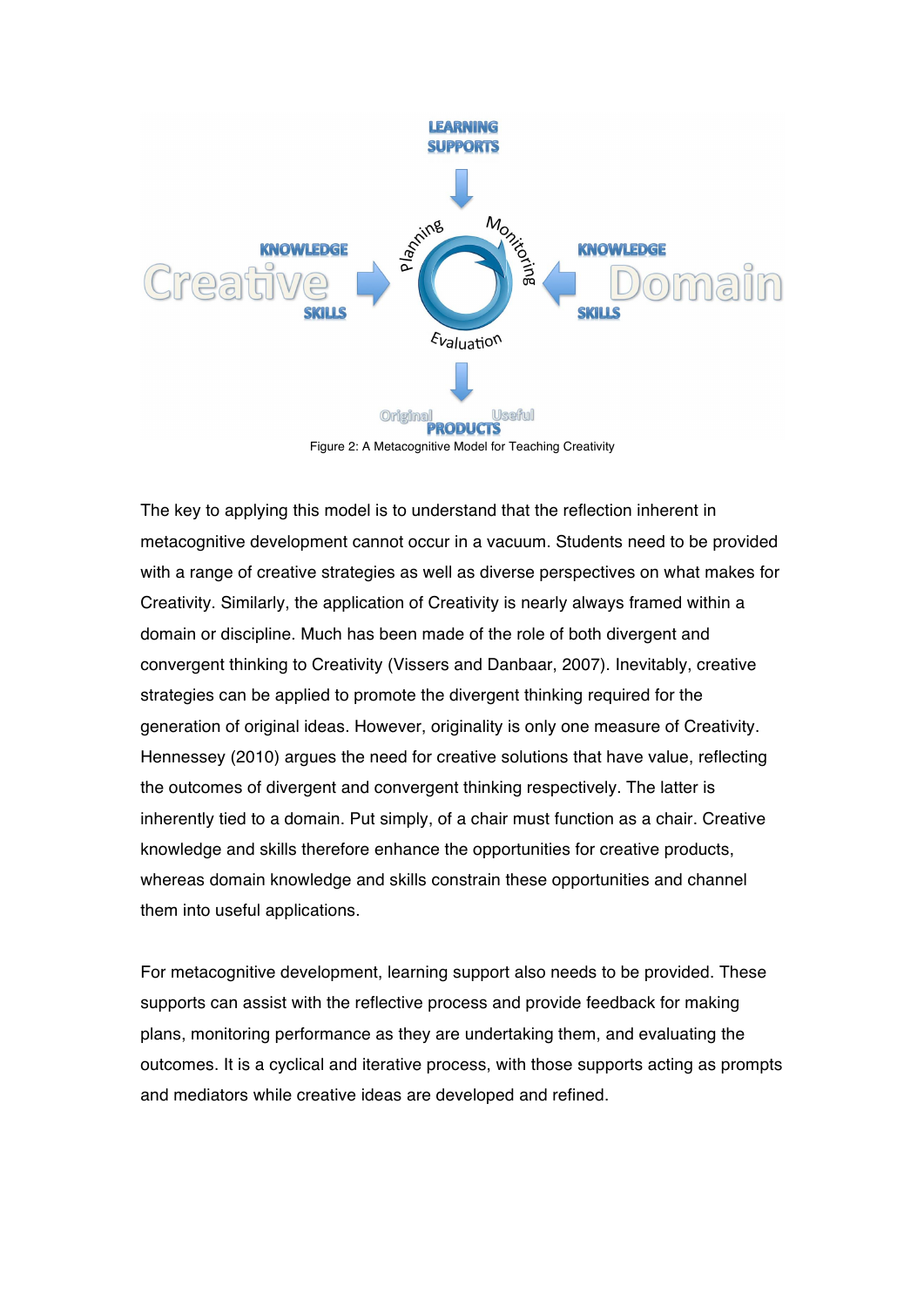## **Applying The Model: Cca1103 Creativity – Theory, Practice And History**

The model proposed in Figure 2 has been used as the basis of the redevelopment of a core unit in Edith Cowan University's Bachelor of Creative Industries. Students who undertake this unit will be graduating from any of six creative disciplines. As a contextual basis for their studies, the selected domain is Design, with the principles embedded in the unit forming the basis for convergent application of students' creativity to a design-based product. Therefore, the skills and knowledge taught within the unit represent design principles as well as the tools and processes to apply them. On the creative side, students are engaged more generally in knowledge about Creativity and creative skills from a variety of perspectives.

In terms of how both contextual and creative knowledge and skills are taught, the unit is informed a constructivist educational theory that has at its core a relativist epistemology and a philosophy that learners are the active constructors of their understandings during the learning process (Brown et al., 1989). Cognitive theorists have often argued the link between Constructivism and Creativity, particularly in the relationship between higher order thinking and other open-ended learning outcomes (Lubeck and Bidell, 1988). Jonassen (1994) proposes a range of constructivist principles for effective learning, that include multiple perspectives, embracing complexity, emphasising authenticity, and perhaps most importantly promoting reflection. Presented in this way, the skills and knowledge required for Creativity in Design form the raw ingredients for learners to plan, monitor and evaluate their thinking processes.

These were manifest in CCA1103 through the following strategies:

- 1. **Guest lecturers to promote multiple perspectives**. Throughout the semester students were exposed to a range of perspectives on Creativity through guest lecturers that worked across different disciplines and had different philosophies.
- 2. **Authentic readings that embraced complexity**. A broad range of readings were used that explored Creativity through the multiple lenses of Person, Process, Press and Product. Students would read original journal articles that described the Swedish design industry, for example, as well as readings from key creative thinkers such as Jung, and Csikszentmihalyi.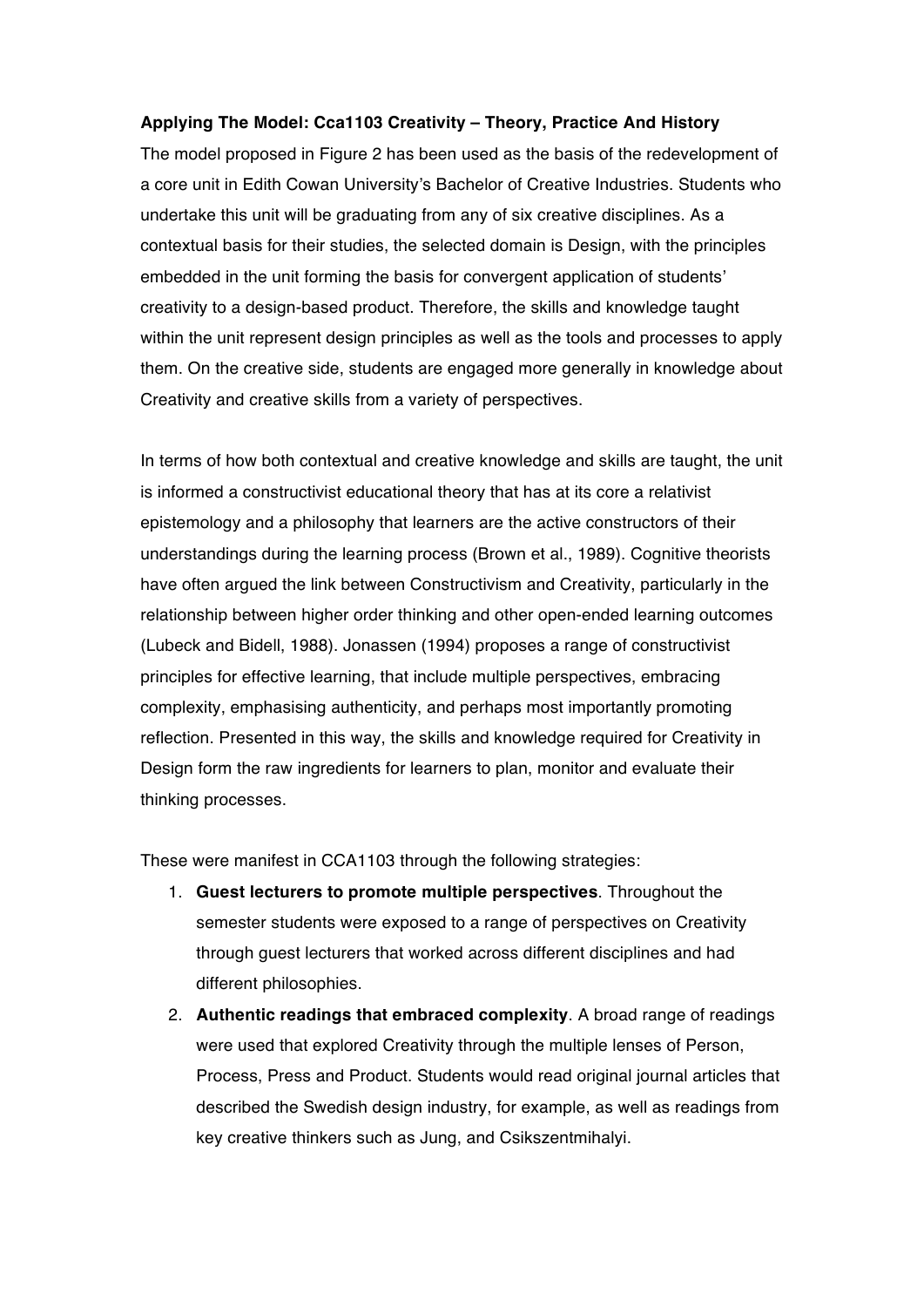- 3. **Tutorial activities that engaged learners in different creative strategies**. Students used a variety of techniques for visualization and idea generation, were taught a range of tools for organizing and refining their thoughts and so on. The purpose was that they could actively select which techniques worked best for them.
- 4. **Examples and case studies that represented the diversity of creative and design processes and products.** Case studies enhanced the authenticity of the learning while allowing learners to engage in design principles that were applied to specific products and across multiple media such as Games, Graphics, Interior Design etc.

This is not merely an approach to delivery, however. For learners to effectively evaluate their own thinking, a range of supports need to be developed that promote active reflection. These took a variety of forms:

- 1. **Clear organization and structure**. The paradox of trying to teach Creativity in its complexity is that complexity can affect the accessibility of the subject. As a result, the 'Four P' structure of the unit was made explicit to learners from the outset. With previous instances of the unit, some students had questioned the relevance of guest lecturers. By having the unit coordinator introduce the lecturer and undertake more formal course related lectures at two points within the semester, there was the opportunity to link the lectures more formally with the course, which was also reinforced through tutorial discussions of the lectures.
- 2. **Engaging learners in information seeking**. As one of the listed prerequisite skills for Creativity, students were required to bring their own information into discussions. Classes took place within a technologically and information rich environment that allowed learners to find and use information in activities and to help generate creative ideas.
- 3. **A low-risk learning environment**. Students can always fail a unit, but a great deal of emphasis was placed upon formative feedback to which an official mark was not attached. An example of this is the creative project that formed the main assessment for the unit. This was not due until the end of the semester, at which point it was formally assessed, despite making part submission and receiving feedback throughout.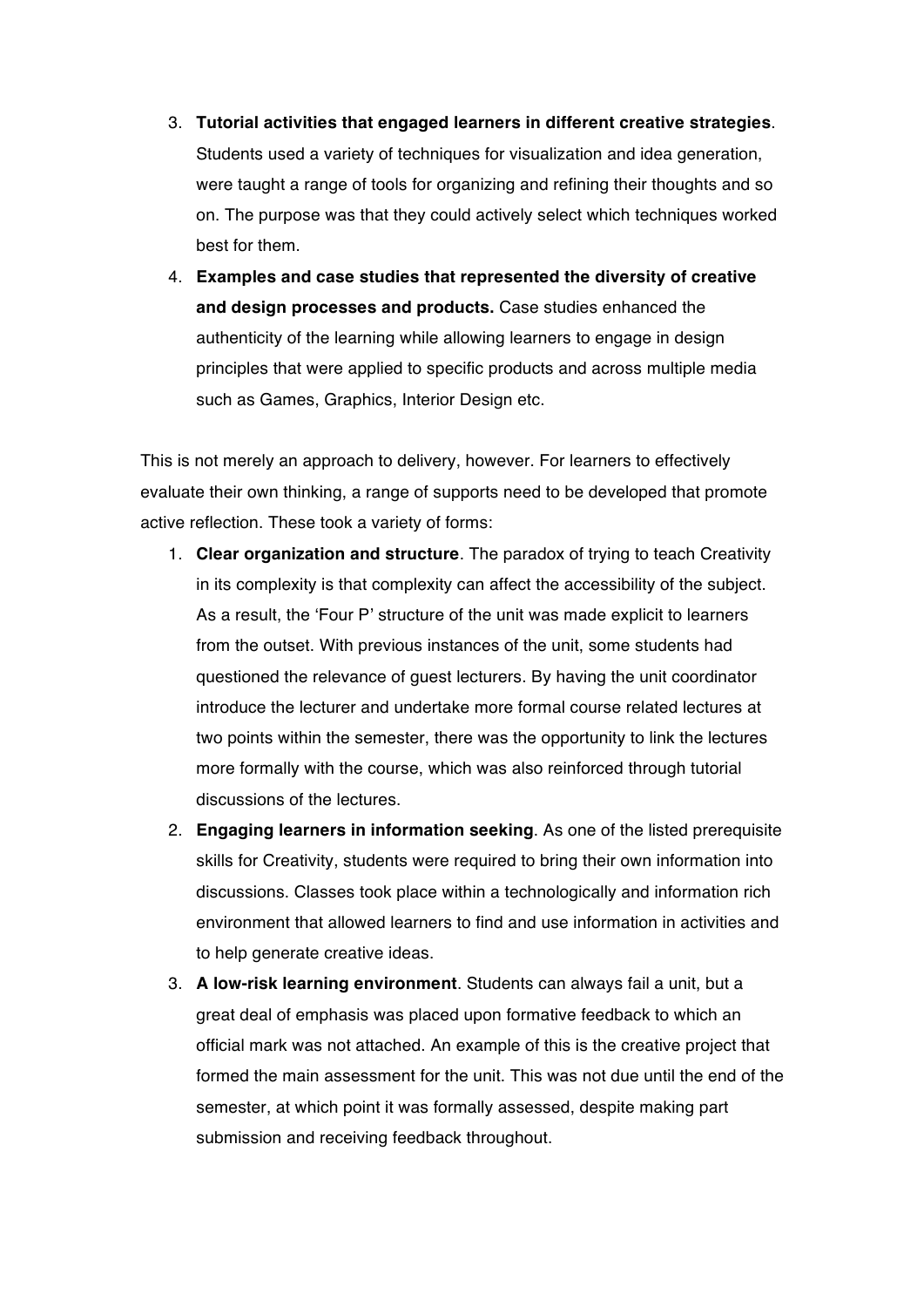4. **A high degree of peer interaction**. While the final assessment focused on an individual project, many of the tutorial activities were group-based, as was a presentation assignment that students undertook during the semester. This peer interaction enabled feedback that was more targeted to learners' zones of proximal development (Vygotsky, 1978).

The main metacognitive strategy used in the unit was that of a blog. A previous paper has argued the value of blogging for metacognitive development because of it's capacity to engage learners in reflective thinking (McMahon, 2010). In this case, blogging for Creativity provided the following specific affordances:

- **An audit trail for thinking**. A key aspect of blogs is their ability to document iterations of planning, monitoring and evaluation. Students post their original ideas and evolve them, being able to refer to their original postings at all times.
- **A feedback-rich environment**. At its best, a blog can form the basis for a community of practitioners. In this case, students engaged in giving each other feedback through comments on posts at specific points in the semester. Tutors also provided feedback to assist learners in refining their creative ideas.
- **A medium for displaying creativity**. One obvious benefit of a platform like a blog is the capacity to digitally represent creative product. As an online environment, learners could embed videos and photos of their work; provide real examples of interactive media interfaces; and so on. To reinforce the notion of a low risk environment, students could also edit their posts, though were discouraged to do so to maintain the integrity of the creative thinking trail.
- **A tool for engaging in the information space**. The connectability of blogs to other forms of information such as Twitter and RSS feeds enables them to become information sources in their own right. Students engaged in formal learning activities that required them to identify examples that could then be linked to or directly embedded in their blog. This engendered an immediacy between the material being gathered and the commentary about it.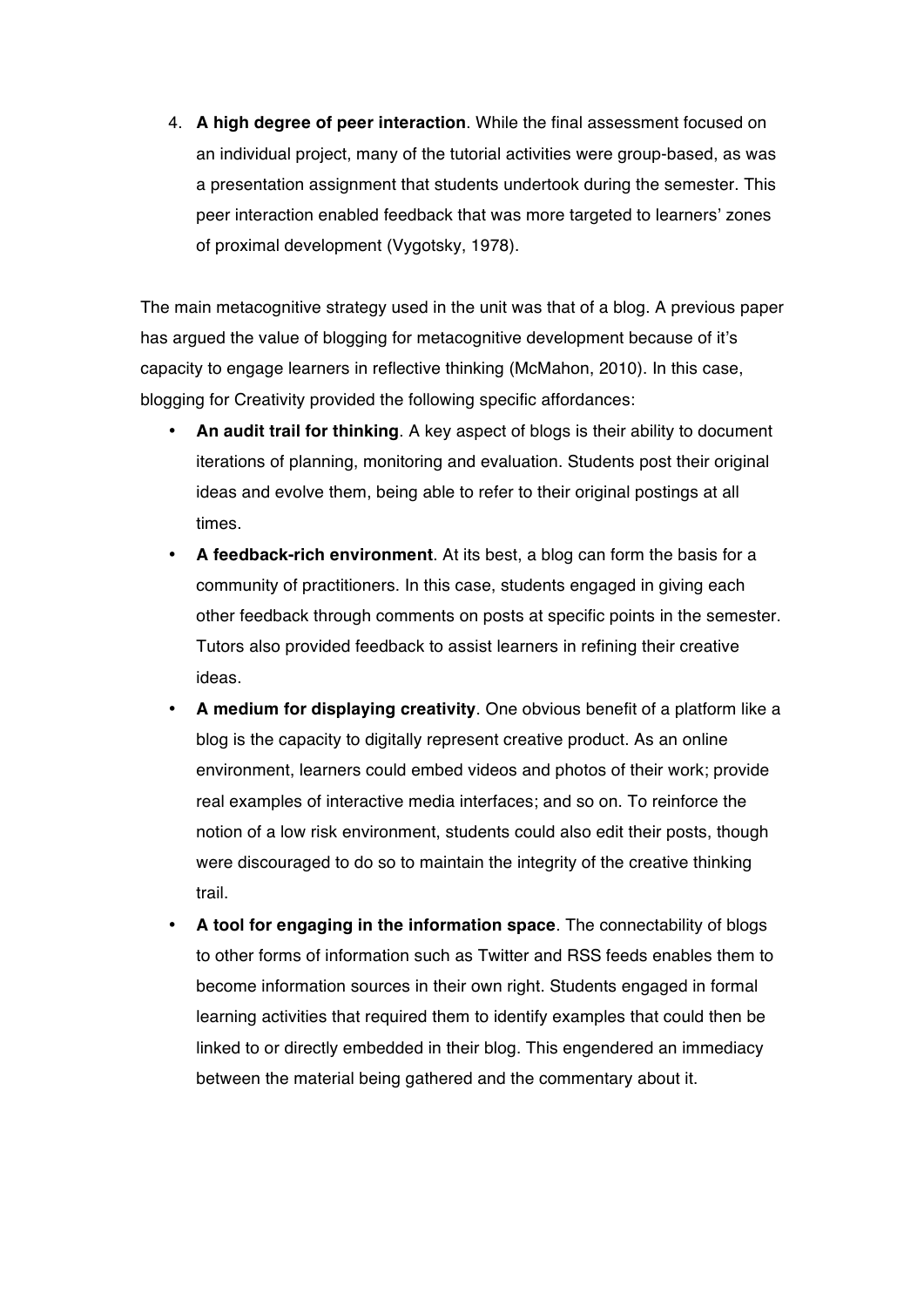## **Conclusion**

Findings from teaching evaluations pointed to an improved response from learners using the above techniques, with a 25% increase in overall satisfaction over the 18 months in which the unit was developed and refined. In particular students scored the unit highly on its ability to challenge their thinking despite the emphasis on personal choice and a risk free environment. The blogs proved particularly popular, with one student commenting on how they enabled him to manage his efforts better; another on their value in garnering feedback at all stages of the product development; and a final student explicitly attributing the ability to 'learn how to learn' to the use of the blogs. As such it is clearly evident that the unit engaged learners in developing their creativity at a metacognitive level. While some students expressed a desire for a consistent lecture stream, the majority of comments found them extremely valuable, the strongest of which referring to the guest lecturers as 'eye opening' and 'inspirational'. It is not suggested that the ideas proposed above are a formula for teaching creativity – far from it. Ultimately, quality teaching is key to providing the supports necessary to engage creatively at an academic level. If a guest lecture was less interesting than others, students were highly critical, though that in itself formed an opportunity for discussion.

What the above strategies can do is provide some heuristics for addressing a highly complex and problematic area of research and teaching. Louis Pasteur's comment that 'chance favours the prepared mind' (Harnad, 2007) is no truer than for developing the skills required to work creatively. Formal education in many ways seems antithetical to the concept of creativity and it has already been argued that Creativity may not be able to be taught directly. However, it is apparent that engaging learners in the complex and multidimensional perspectives of Creativity and by giving them the tools to work with them in a supportive environment that promotes metacognitive development can come some way to allowing them to develop the generic skills required to work creatively in a range of academic and vocational disciplines.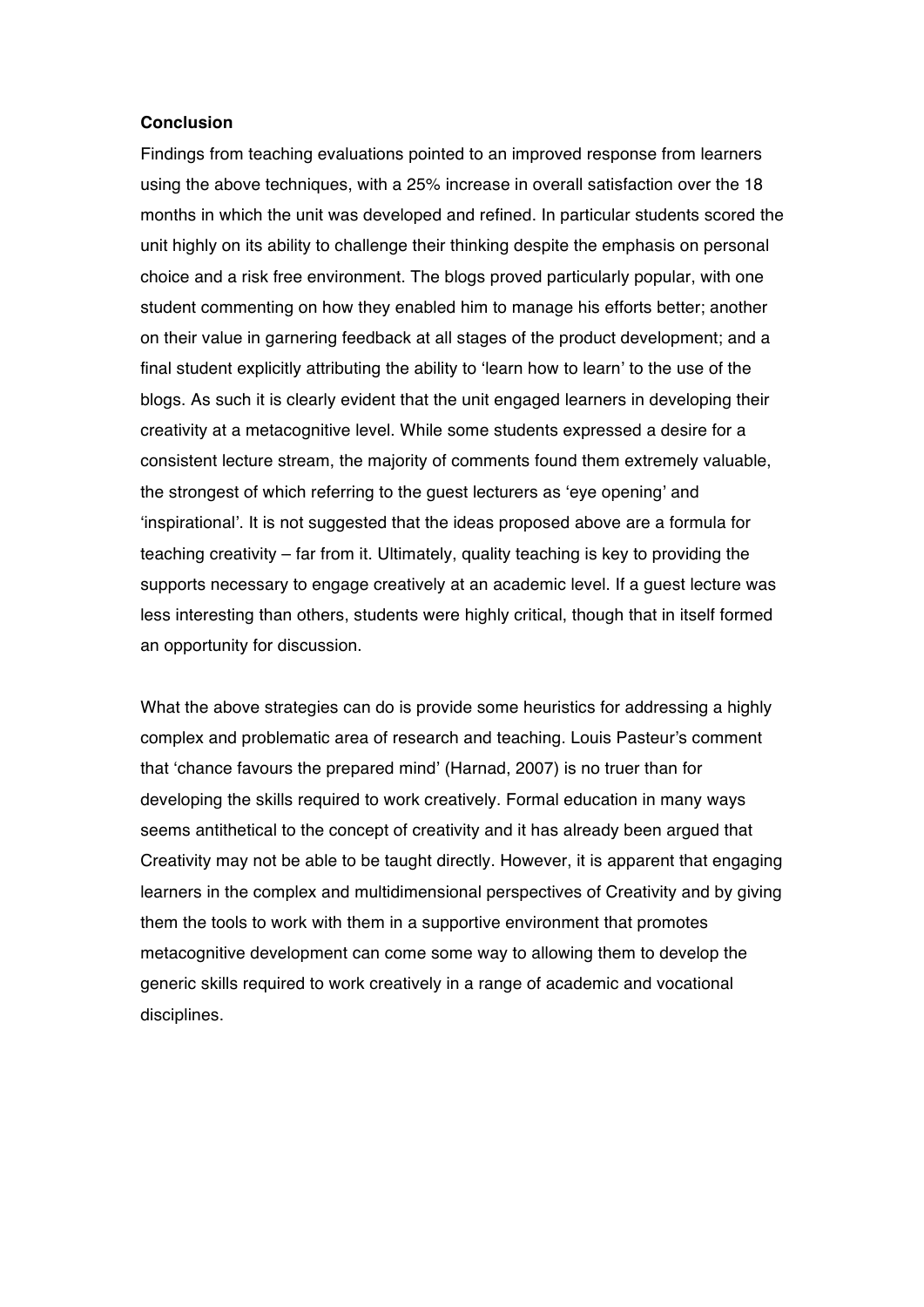### **Bibliography**

- BLAKEY, E. & SPENCE, S. (1990) Developing Metacognition, *ERIC Digest* [online]. Syracuse: ERIC Clearinghouse on Information Resources. http://www.ed.gov/databases/ERIC\_Digests/ed327218.html [accessed January 19, 2002].
- BOEKAERTS, M. (1992) The Adaptable Learning Process: Initiating And Maintaining Behavioural Change, *Applied Psychology: An International Review,* 41**:** 377- 379.
- BROWN, J. S., COLLINS, A. & DUGUID, P. (1989) Situated cognition and the culture of learning, *Educational Researcher,* 18**:** 32-42.
- CLEMENTS, D. H. & NASTASI, B. K. (1999) Metacognition, learning, and educational computer environments, *Information Technology in Childhood Education,* 4**:** 5-38.
- CORNO, L. (1986) The metacognitive control components of self-regulated learning, *Contemporary Educational Psychology,* 11**:** 333-346.
- CZSIKSZENTMIHALYI, M. (1996) *Creativity: Flow and the psychology of discovery and invention,* New York: Harper Collins.
- DAVIS, G. A. (2004) *Creativity is Forever,* USA: Kendell/Hunt.
- DE BONO, E. (2008) *Six Thinking Hats*, Penguin Group.
- GARDNER, H. E. (1994) *Creating Minds: An Anatomy of Creativity as Seen Through the Lives of Freud, Einstein, Picasso, Stravinsky, Eliot, Graham, and Gandhi*, Basic Books.
- GOURLEY, B. (2003) We can all learn to be creative in the right environment: the challenge is to provide it, *The Independent,* London: Independent Print Limited.
- HARNAD, S. (2007) Creativity : method or magic? in COHEN, H. & STEMMER, B. (eds.) *Consciousness and Cognition: Fragments of Mind and Brain,* Elxevier Academic Press.
- HENNESSEY, B. A. & AMABILE, T. (2010) Creativity, *Annual Review of Psychology,* 61**:** 569-598.
- JONASSEN, D. H. (1994) Thinking Technology: Towards a Constructivist Design Model, *Educational Technology,* 34**:** 34-37.
- JUNG, C. G. & CHODOROW, J. (1997) *Jung on Active Imagination*, Princeton University Press.
- KAUFMAN, J., C. & STERNBERG, R., J. (2007) Creativity, *Change***,** 55-58.